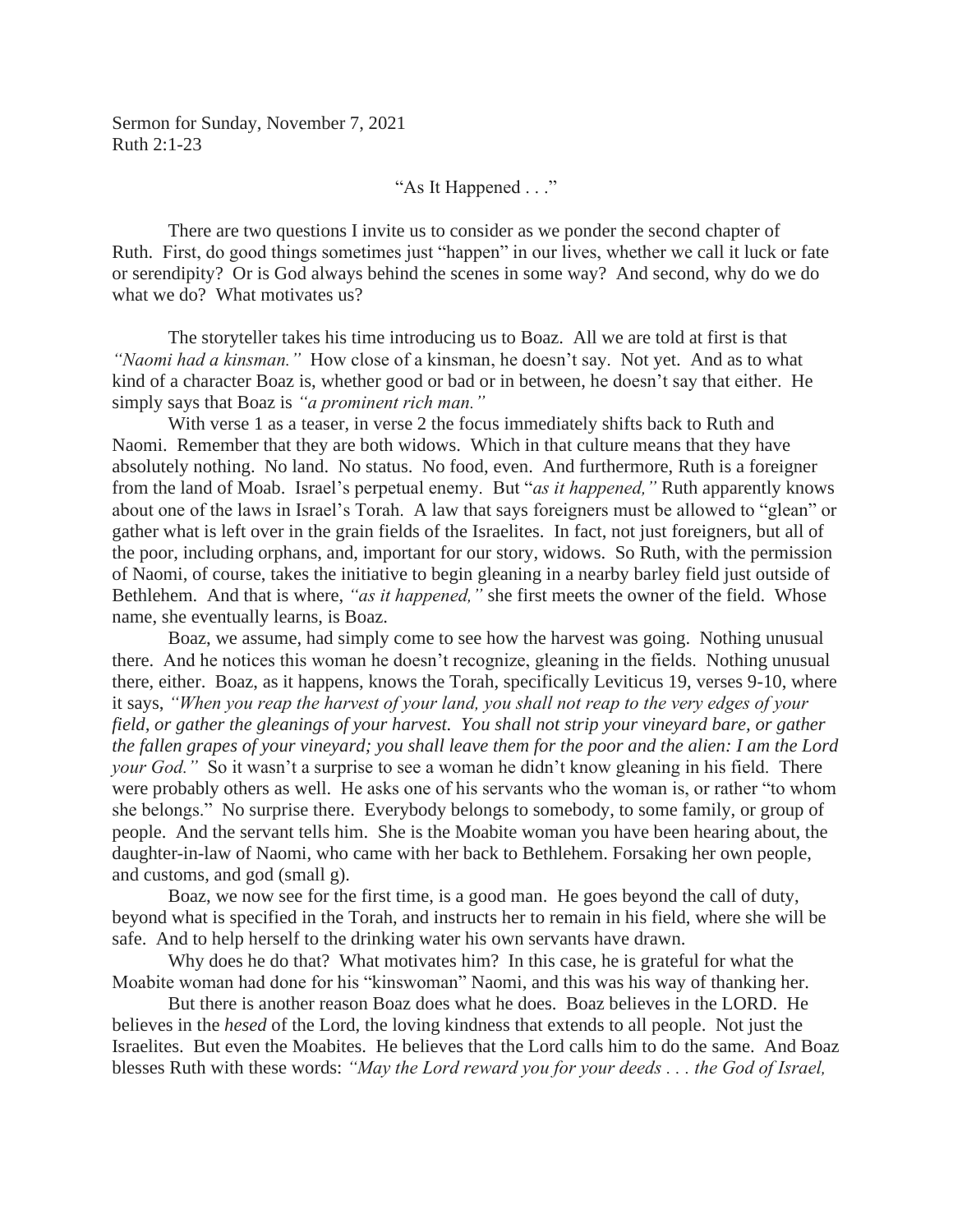*under shoes wings you have come for refuge."* Boaz believes that, like a mother hen, God's wings of refuge extend even to this alien, this foreigner

 In verse 14 we read, *"At mealtime Boaz said to her, Come here, and eat some of this bread, and dip your morsel in the sour wine."* At our Bible study this past Wednesday, we laughed at Boaz' invitation for Ruth to dip her bread in the "sour wine." To us, that didn't sound necessarily hospitable. For some of us, all wine is sour, so "sour wine" must be particularly sour. Perhaps vinegar, even. No thank you, Boaz.

 But our resident Old Testament scholar Dr. Dougas Miller helped us understand that Boaz was simply extending the hospitality of his household to Ruth. Which included extending his protection. Welcoming her into his home.

 Why would he do that? The cynical side of me thinks ahead to Chapter Three, and wonders whether Boaz doesn't already have his eyes on Ruth, whether there isn't already some physical, sexual attraction. But the storyteller doesn't say that—and don't you think he would have? Boaz, as we already know, is a good man, a God-fearing man, a man who knows that God's *hesed* love extends to all people. And that he is called to do the same. He knows the Torah, and that later in the very same chapter in Leviticus, 19:33-34, God says this: *"When an alien resides with you in your land, you shall not oppress the alien. The alien who resides with you shall be to you as the citizen among you; you shall love the alien as yourself, for you were aliens in the land of Egypt: I am the LORD Yahweh, your God."* So Boaz decides to tell his servants to *"Let her glean even among the standing sheaves* [that is, the sheaves that had not yet been gathered by the harvesters], *and do not reproach her. You must also pull out some handfuls for her from the bundles, and leave them for her to glean, and do not rebuke her.*" He's not just being grateful, or nice; he's obeying God's commandment to love the alien as himself.

 As we heard, when Ruth returned to her mother-in-law Naomi that evening, she had an ephah of barley, which I learned is about one half of a bushel, more than enough for Ruth and Naomi to eat that day. *"And her mother-in-law saw how much she had gleaned . . . [and] said to her, "Where did you glean today? And where have you worked?"* Why did Naomi ask that? What motivated her? Did she want something? Or was she simply astonished at the hospitality and generosity of even her own people? And so she added these words of blessing. *Blessed be the man who took notice of you."* And her blessing reveals that Naomi was starting to see the hand of God at work. The same God she had essentially cursed at the end of Chapter One for dealing bitterly with her, and bringing calamity upon her.

 And that wasn't all. When Ruth told her what the man's name was, that it was Boaz, she was astonished, "gob-stopped," and said to Ruth *"Blessed be he by the Lord, whose kindness has not forsaken the living or the dead! . . . The man is a relative of ours, one of our nearest kin."* The actual Hebrew word she used was "*go)el*," which in the Torah was the one person in an entire extended family having both the authority AND the obligation to redeem or buy back family members who had lost their property, family name, and social status. Did that "just happen?" Was that what we would call "pure luck?" Naomi was slowly becoming convinced that it didn't just happen, it wasn't pure luck, but that it might be—it had to be—the hand of God himself. Even though God himself has not yet personally shown up or appeared or spoken in this story.

 Naomi still couldn't yet see what lay beyond the horizon, what would unfold in Chapters 3 and 4. But somehow she knew, already at this point, that things were going to be okay.